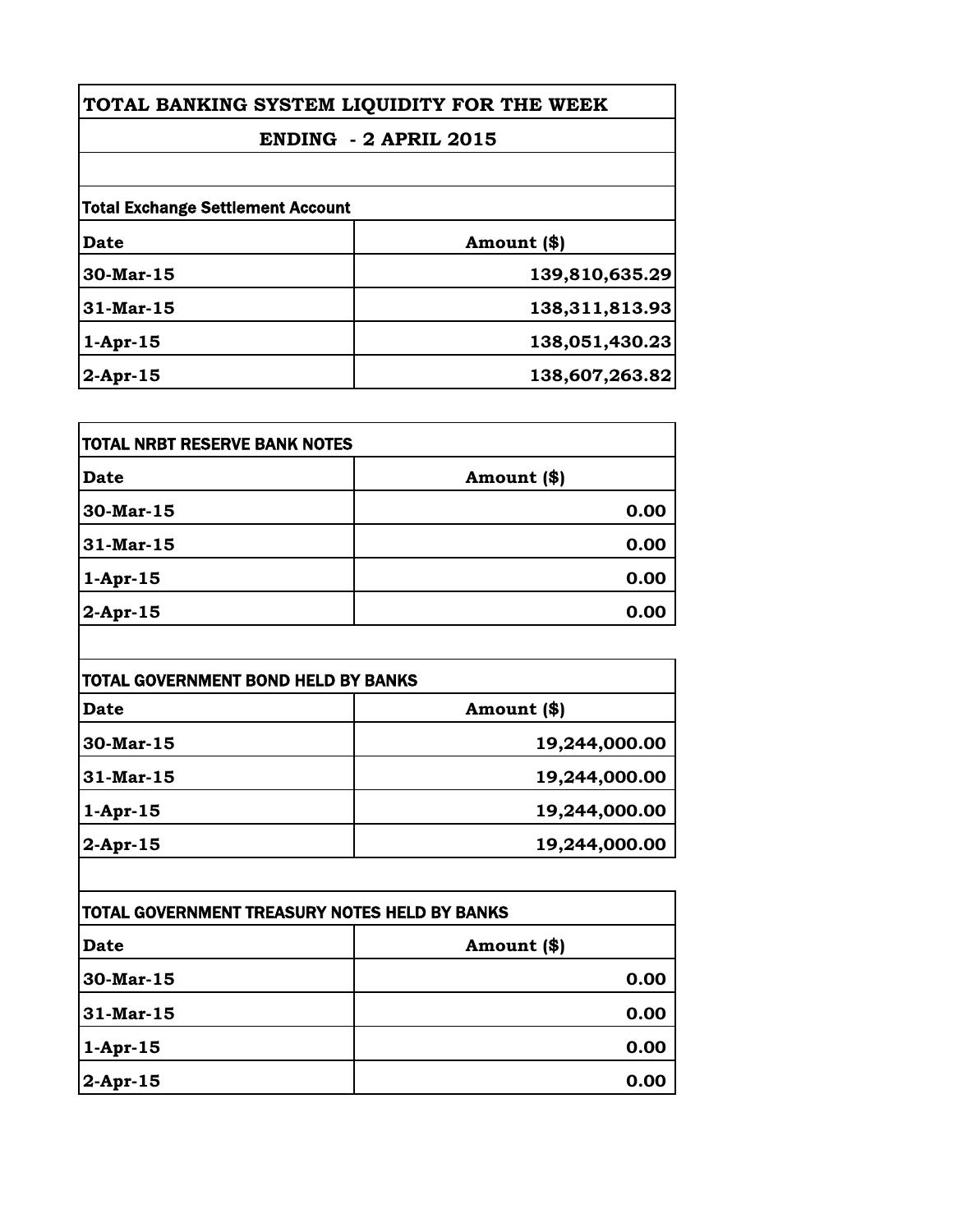| TOTAL BANKING SYSTEM LIQUIDITY FOR THE WEEK |                |
|---------------------------------------------|----------------|
| <b>ENDING - 10 APRIL 2015</b>               |                |
|                                             |                |
| Date                                        | Amount (\$)    |
| $7-Apr-15$                                  | 138,413,495.01 |
| 8-Apr-15                                    | 136,461,204.54 |
| $9-Apr-15$                                  | 134,226,020.46 |
| $10-Apr-15$                                 | 134,745,476.83 |

| <b>TOTAL NRBT RESERVE BANK NOTES</b> |              |
|--------------------------------------|--------------|
| <b>Date</b>                          | Amount $(*)$ |
| 7-Apr-15                             | 0.00         |
| $8 -$ Apr-15                         | 0.00         |
| 9-Apr-15                             | 0.00         |
| 10-Apr-15                            | 0.00         |

| TOTAL GOVERNMENT BOND HELD BY BANKS |               |
|-------------------------------------|---------------|
| <b>Date</b>                         | Amount (\$)   |
| 7-Apr-15                            | 19,244,000.00 |
| $8-Apr-15$                          | 19,244,000.00 |
| 9-Apr-15                            | 19,244,000.00 |
| $10$ -Apr-15                        | 19,244,000.00 |

| <b>TOTAL GOVERNMENT TREASURY NOTES HELD BY BANKS</b> |              |
|------------------------------------------------------|--------------|
| <b>Date</b>                                          | Amount $(*)$ |
| 7-Apr-15                                             | 0.00         |
| 8-Apr-15                                             | 0.00         |
| 9-Apr-15                                             | 0.00         |
| 10-Apr-15                                            | 0.00         |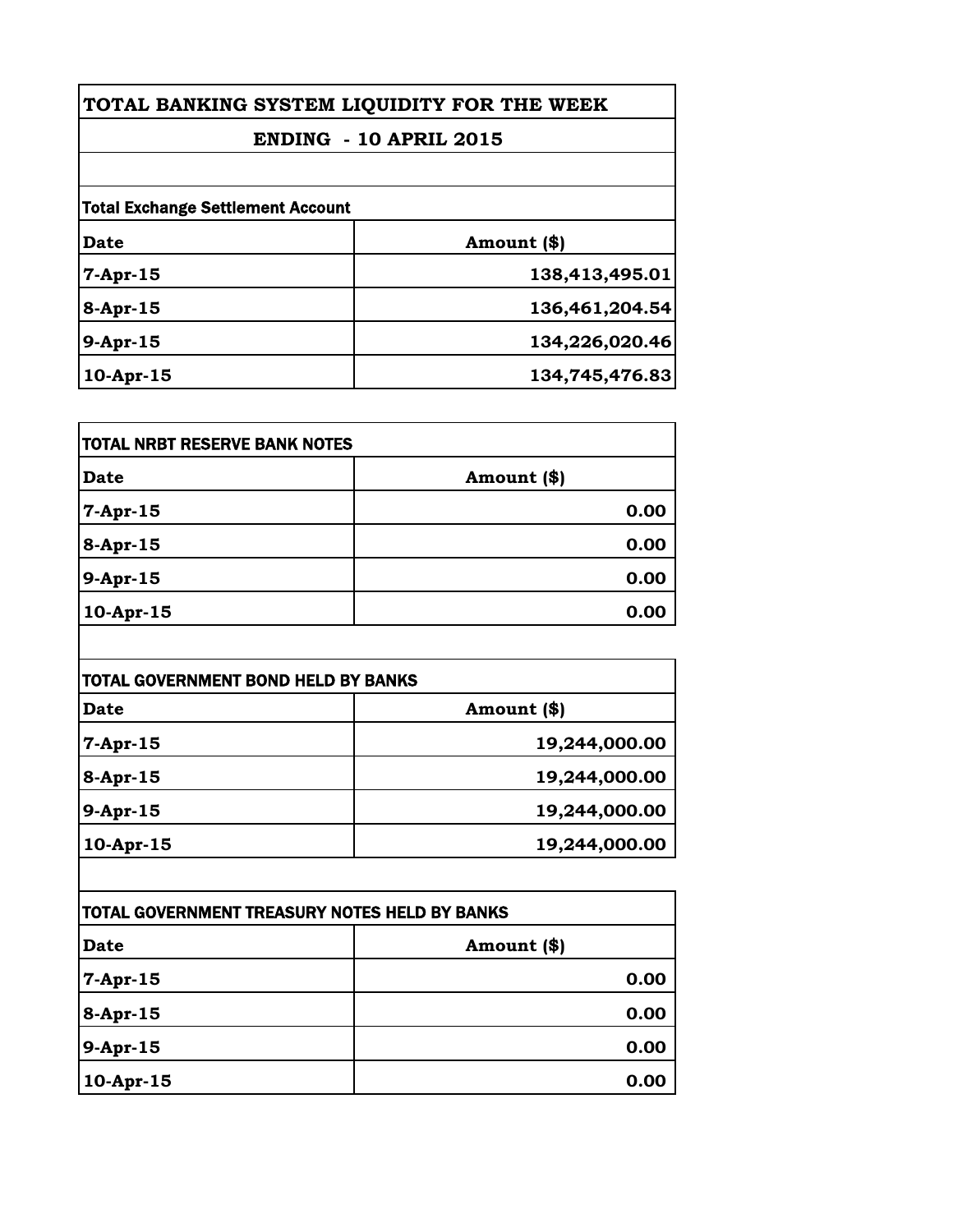| TOTAL BANKING SYSTEM LIQUIDITY FOR THE WEEK<br><b>ENDING - 17 APRIL 2015</b><br><b>Total Exchange Settlement Account</b> |                |              |                |
|--------------------------------------------------------------------------------------------------------------------------|----------------|--------------|----------------|
|                                                                                                                          |                | Date         | Amount (\$)    |
|                                                                                                                          |                | 13-Apr-15    | 134,947,462.83 |
|                                                                                                                          |                | $14$ -Apr-15 | 136,211,122.09 |
| 15-Apr-15                                                                                                                | 135,653,437.32 |              |                |
| 16-Apr-15                                                                                                                | 137,013,999.27 |              |                |
| 17-Apr-15                                                                                                                | 137,016,756.59 |              |                |

| <b>TOTAL NRBT RESERVE BANK NOTES</b> |             |
|--------------------------------------|-------------|
| <b>Date</b>                          | Amount (\$) |
| 13-Apr-15                            | 0.00        |
| 14-Apr-15                            | 0.00        |
| 15-Apr-15                            | 0.00        |
| 16-Apr-15                            | 0.00        |
| 17-Apr-15                            | 0.00        |

| <b>TOTAL GOVERNMENT BOND HELD BY BANKS</b> |               |
|--------------------------------------------|---------------|
| <b>Date</b>                                | Amount (\$)   |
| $13$ -Apr-15                               | 19,244,000.00 |
| 14-Apr-15                                  | 19,244,000.00 |
| 15-Apr-15                                  | 19,244,000.00 |
| 16-Apr-15                                  | 19,244,000.00 |
| $17 - Apr - 15$                            | 19,244,000.00 |

| TOTAL GOVERNMENT TREASURY NOTES HELD BY BANKS |             |
|-----------------------------------------------|-------------|
| <b>Date</b>                                   | Amount (\$) |
| 13-Apr-15                                     | 0.00        |
| 14-Apr-15                                     | 0.00        |
| 15-Apr-15                                     | 0.00        |
| 16-Apr-15                                     | 0.00        |
| 17-Apr-15                                     | 0.00        |